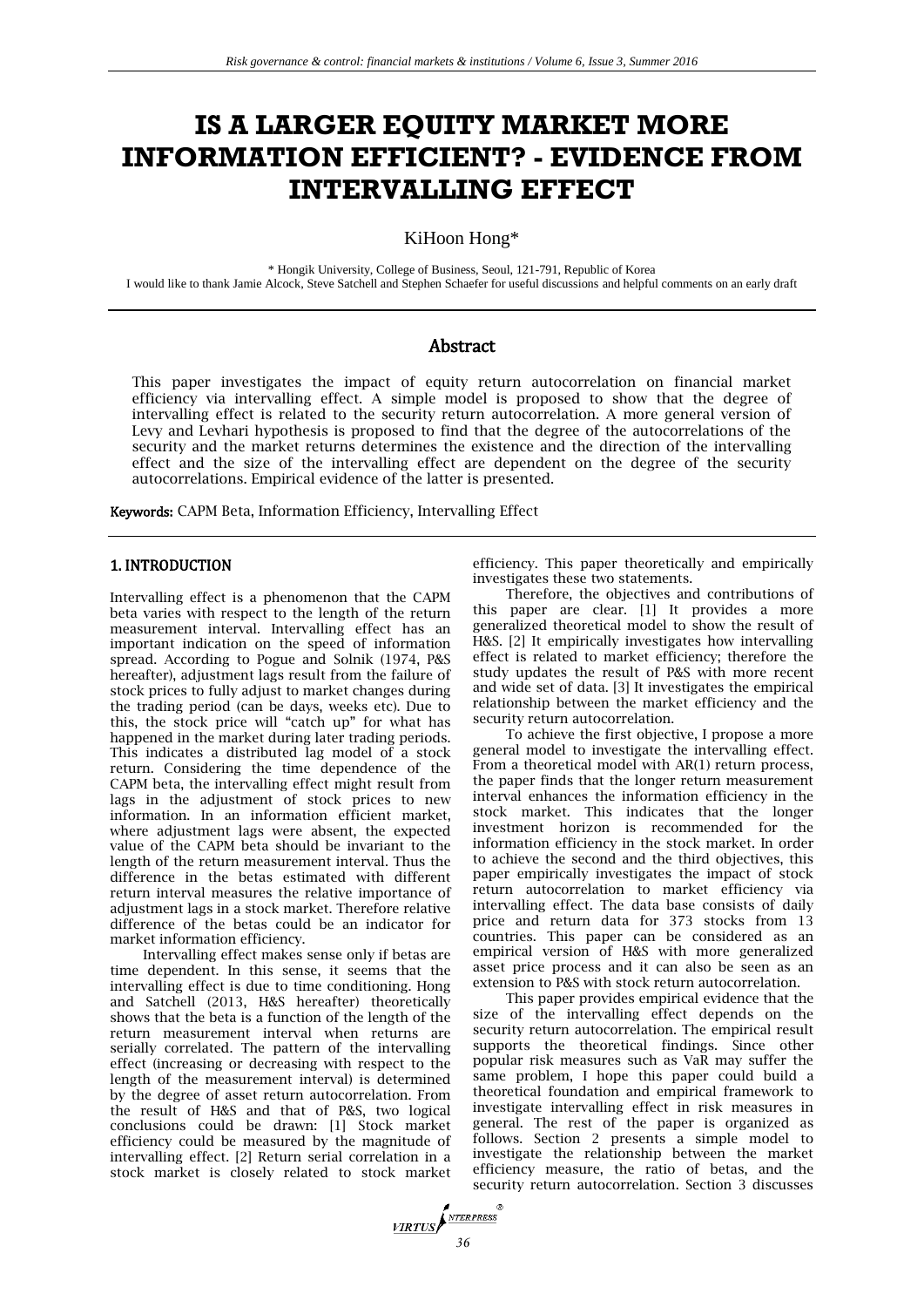the data, potential methodological issues and the empirical linkage between the market efficiency and the intervalling effect. Section 4 empirically shows that the ratio of betas can be explained by the security return autocorrelation. Then Section 5 concludes the paper.

#### 2. THE MODEL

#### 2.1. The market model

The model is based on the hypothesis that the return on security i of a country j during interval *t*,  $r_i^j(t)$ , is a return on security *i* of country *j* during the time interval t and excess return of security *i* is a linear function of the excess market risk return of country *j*,  $\left(r_m^j(t) - r_f^j(t)\right)$ . Hence the security returns are generated by

$$
r_i^j(t) - r_f^j(t) = \alpha_i^j + \beta_i^j (r_m^j(t) - r_f^j(t)) + \varepsilon_i^j(t)
$$
 (1)

Where 
$$
r_i^j(t) = \frac{P_i^j(t+1) - P_i^j(t)}{P_i^j(t)}
$$
 and  

$$
r_m^j(t) = \frac{P_m^j(t+1) - P_m^j(t)}{P_m^j(t)}
$$

*β* is the security beta, measures the sensitivity *i* of the return on security i as a result of a change in the market index return,  $r_m(t)$ .  $\alpha_i$  measures the change in *r (t)* that is independent of a change in the *i* index return. *ε i (t)* represents the non-market related component of security return and it is usually assumed to have zero expected value and iid. Using these assumptions, it is well known that the beta parameter is given by

$$
\beta_i = \frac{Cov(r_i(t), r_m(t))}{Var(r_m(t))}
$$
\n(2)

According to this model, neither  $\alpha_i$  nor  $\beta$ depend on the length of the differencing interval used to calculate the returns. The estimates of the both parameters of (1), obtained using an ordinary least square regression, are, however, strongly dependent on the length of the differencing interval as P&S, Hawawini (1980) and Cohen et al. (1983) have found. To gain some insight into the nature of *α* parameter, I rely on the equilibrium predictions of *i* Capital Asset Pricing Model (CAPM). The CAPM relates the expected security risk premiums to their systematic risk coefficients,  $\beta$ <sub>*i*</sub> and therefore  $\alpha$ <sub>*i*</sub> can be seen as a measure of the return on security *i* in excess of that predicted by the CAPM. Under CAPM assumptions the expected value of *α i* is equal to zero.

#### 2.2. Market Efficiency Indicator

Adjustment lags result when equity prices fail to fully reflect the market changes during the trading period. Instead the adjustment process of the stock price may extend over multiple periods. This can happen by non or infrequent trading of the stock, or not successfully following and reflecting market conditions when delays in index reporting exist. The result is that the price will "catch up" for previous market activity during later days. As P&S argue, this phenomenon would imply a distributed lag model for explaining security returns. They state, "This problem would also tend to disappear as the measurement interval increased. The adjustment lags will be more important in European markets, where trading volume is typically much lower than for U.S. stocks, and where reliable market information is more difficult to obtain."

Proposition 2 of this paper provides mathematical evidence of this statement. Although their statement regarding European financial markets would have been true in 1974, this does not necessarily hold true in 2009. The point is that if the market is less efficient, the intervalling effect would be more prominent. Therefore the relative size of betas of various return measurement interval would be a good proxy for the degree of market efficiency. For each security this ratio can be calculated as

$$
\varphi_i^j = \frac{\overline{\beta}_{i,Monthly}^j}{\overline{\beta}_{i,Daily}^j}
$$
 (3)

H&S show that the monthly beta can be larger or smaller than the daily beta, hence equation (3) does not necessarily be larger than 1.

#### 2.3. Intervalling Effect and Autocorrelation

In this section, I present a general statistical model to investigate how the beta is affected by autocorrelation in market return and security return and also by cross correlation between market and security returns. Key difference of this section from H&S is that it no longer assumes a specific stochastic process for asset price. Instead I take a general approach, only assuming stable mean and variance of returns with respect to time.

We face two different kinds of return correlation when investigating intervalling effect in beta, time series correlation and cross correlation. We denote asset and market return autocorrelation as  $\rho_n(h)$  and  $\rho_n(h)$  and cross correlation between asset and market return as  $\rho_{im}(h)$ . In this section, I present a simple model to investigate the same relationship without assuming a specific stochastic process for market and asset prices. Proposition 1 generalizes the result of H&S. Investigating such relationship reveals that the security return autocorrelation causes intervalling effect.

The security return generating process, equation (1), is assumed again but with a specification of return measurement interval, *h*. Let  $R_t(t,t+h)$  be asset *i* excess return over the risk free interest rate measured between time 0 and *h*,  $R_t(t,t+h)$  be the market excess return measured between the same time periods. Assume that security return follows AR(1) process. The security return generating process can be rewritten as

$$
\begin{cases} R_i(t, t+h) = \alpha_i + \beta_i R_m(t, t+h) + \varepsilon_i(h) \\ R_i(t, t+1) = \rho_i(1) R_i(t-1, t) + \eta_i(1) \end{cases}
$$
(4)

Where *ρi(h)* stands for *h* period autocorrelation within time series of security *i* and  $\rho_{in}(h)$  stands for *h* period cross correlation between security *i* and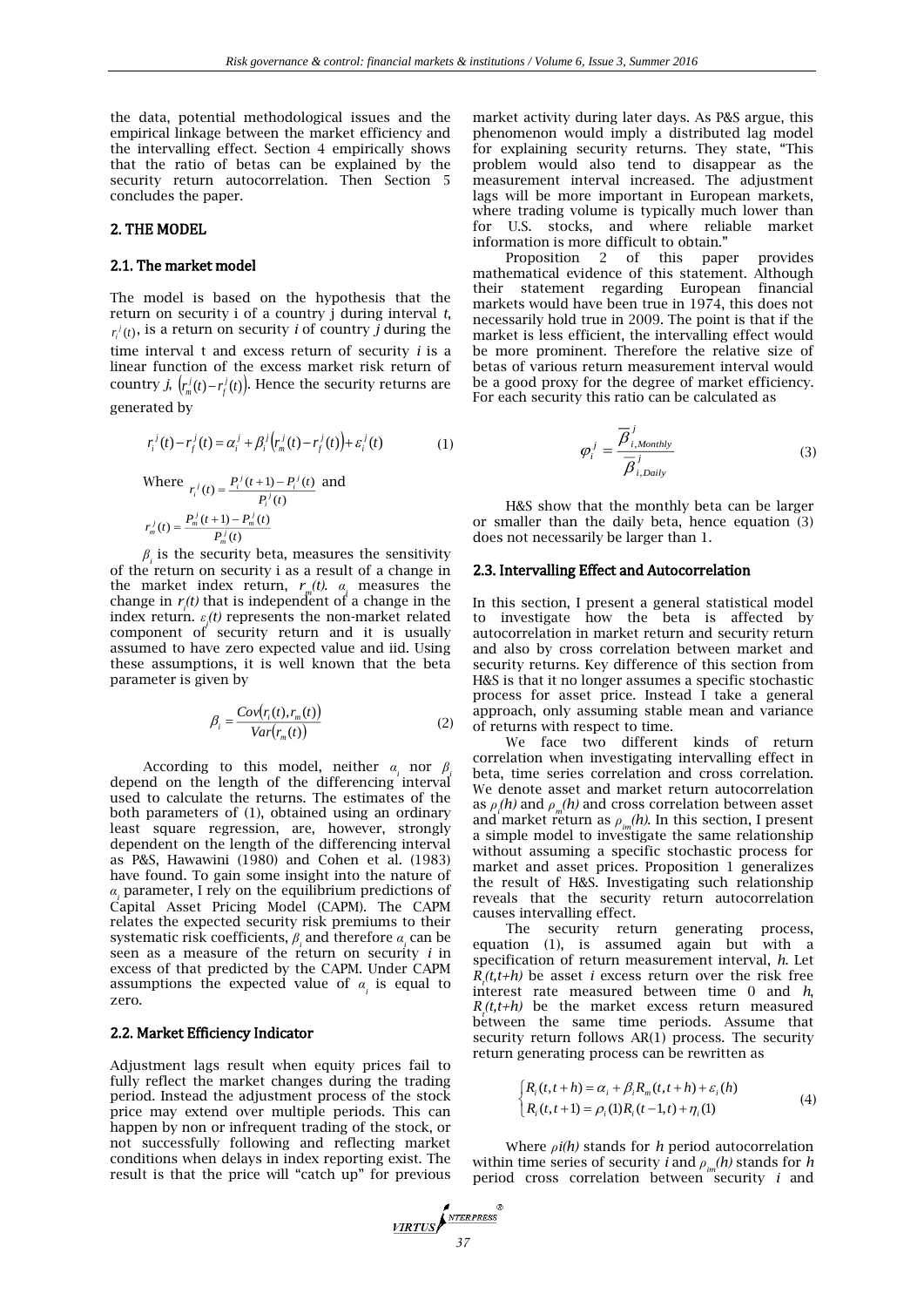market return. In this model, I make an assumption that the autocorrelation and the cross correlation of security and the market return are time variant. The CAPM postulates that the expected return on an asset above the risk-free rate is linearly related to the non-diversifiable risk as measured by the asset's beta. This leads to a testable hypothesis that the alpha, the return in excess of the compensation for the risk borne or active return on an investment is zero. Since the focus of this paper is to investigate the relationship between information efficiency and the autocorrelation, I exclude any systematic mispricing of risk. I set the expected value of alpha to be zero. The purpose is to separate the impact of autocorrelation to market efficiency from any other causes.

Computing everything conditional on time  $t =$ 0, the security and market return generation AR(1) process can be written as

$$
R_i(t, t+1) = \rho_i(1)^t R_i(0, 1) + \eta_i(1)
$$
\n(5)

Simplifying the excess return notation  $R_t(t,t+h)$ as *R<sup>t</sup> (h)*, we get Remark 1.

*Remark 1: Based on equation (5), the h period return of the security i and the market m can be written as* 

$$
R_i(h) = \prod_{i=1}^{h} \left( \rho_i(1)^{(i-1)} R_i(0) \right) - 1 \tag{6}
$$

Proof of Remark 1 is omitted. The distribution of excess asset and market return can be written as

$$
\begin{pmatrix} R_i(h) \\ R_m(h) \end{pmatrix} \sim \left( \begin{pmatrix} 0 \\ 0 \end{pmatrix} \begin{pmatrix} \sigma_i(h)^2 & \rho_{im}(h)\sigma_i(h)\sigma_m(h) \\ \rho_{im}(h)\sigma_i(h)\sigma_m(h) & \sigma_m(h)^2 \end{pmatrix} \right) \tag{7}
$$

Where  $\sigma(h)$  stands for standard deviation. Note that the model is time dependent and all computations are conditional on time *t* = 0. Subscript *i* indicates security *i* and m indicates market. If we assume volatility to be stable over time and let *σ j (h)* be asset and market volatility over one period, where again,  $j = i$  and  $m$ ,  $\sigma_j(h) = \sigma_j(1) \times \sqrt{h}$ would hold. Let  $h_1$  and  $h_2$  be two different return measurement intervals, where  $h_1 < h_2$ , then betas over  $h_{i}$  and  $h_{i}$  can be written as

$$
\beta_i(h_1) = \frac{\rho_{im}(h_1)\sigma_i(h_1)\sigma_m(h_1)}{\sigma_m(h_1)^2} \quad \beta_i(h_2) = \frac{\rho_{im}(h_2)\sigma_i(h_2)\sigma_m(h_2)}{\sigma_m(h_2)^2} \tag{8}
$$

*Lemma 1: The ratio of the two betas, φ, can be expressed as*

$$
\varphi = \frac{\beta_i(h_2)}{\beta_i(h_1)} = \frac{\rho_{im}(h_2)}{\rho_{im}(h_1)}
$$
(9)

The proof of Lemma 1 can be found in Appendix 1. Proposition 1 shows that the fundamental reason for intervalling effect is that  $\rho$ <sub>*im*</sub>(*h*<sub>*l*</sub>)</sub> is different from  $\rho$ <sub>*im*</sub>(*h*<sub>*z*</sub>). The gap between the two determines the size of adjustment lags therefore have significant influence on market efficiency.

*Lemma 2: The relationship between time series correlation and cross correlation between market and a security return under current setting can be expressed as*

$$
\rho_{im}(h_2) = H \cdot \rho_i(1)^{(h_2 - h_1)} \cdot \rho_{im}(h_1)
$$
\n(10)

Where  $H = (h_1/h_2)^{\wedge}1/2$ 

The proof of Lemma 2 can be found in Appendix  $2$ .

*Proposition 1: The Levi-Levhari Hypothesis applied to the AR(1) Model* 

If 
$$
\rho_i(1) > H^{\frac{1}{h_2 - h_i}}
$$
, CV > 1, then  $\beta_i(h_2) > \beta_i(h_1)$   
\nIf  $\rho_i(1) < H^{\frac{1}{h_2 - h_i}}$ , CV < 1, then  $\beta_i(h_2) < \beta_i(h_1)$   
\nIf  $\rho_i(1) = H^{\frac{1}{h_2 - h_i}}$ , CV = 1, then  $\beta_i(h_2) = \beta_i(h_1)$   
\nWhere CV =  $H \cdot \rho_i(1)^{(h_2 - h_i)}$  and  $H = (h_1/h_2)^{1/2}$ 

The proof of Proposition 1 can be found in Appendix 3. This is a generalized version of the critical value (CV) in H&S (See Proposition 5 of H&S). The result shows that the intervalling effect on the beta depends on the magnitude of the security and the market return autocorrelation. We see that when there is no return autocorrelation, hence  $\rho_i(1) = 1$  and  $\rho_m(1) = 1$ , we recover the result of Levy and Levhari  $(1977)$  where the beta of aggressive stocks are overestimated with the opposite occurring for defensive stocks. We get the consistent result with H&S when  $\beta$ *i(h<sub>1</sub>)* corresponds to the instantaneous beta hence  $h_{\mathrm{p}}$ converges to 0. Proposition 1 also indicates monotonicity of time dependent beta with respect to the length of the return measurement interval.

*Proposition 2: Combining Lemma 1 and Lemma*  2, we can show that the value of  $\varphi$  is determined by *time series correlation within a security and market return*

$$
\varphi = \begin{cases} H \cdot \rho_i(1)^{(h_2 - h_i)} & \text{if } \beta_i(h_2) \neq \beta_i(h_1) \\ 1 & \text{if } \beta_i(h_2) = \beta_i(h_1) \end{cases}
$$
(11)

The proof of Proposition 2 is omitted. Proposition 1 and 2 are the main findings of the theoretical part of this paper and there are several implications.

[1] Proposition 1 show that the intervalling effect can cause the beta to be over or underestimated depending on the magnitude of the return autocorrelations.

[2] Proposition 1 generalizes the result of Levy and Levhari (1977) and H&S. It shows that the degree of the autocorrelations of the security and the market returns determines the existence and the direction of the intervalling effect. When there is no return autocorrelation, we recover the result of Levy and Levhari (1977).

[3] Proposition 2 shows why the intervalling effect disappears as the measurement interval increases. (See the quote from Pogue and Solnik the

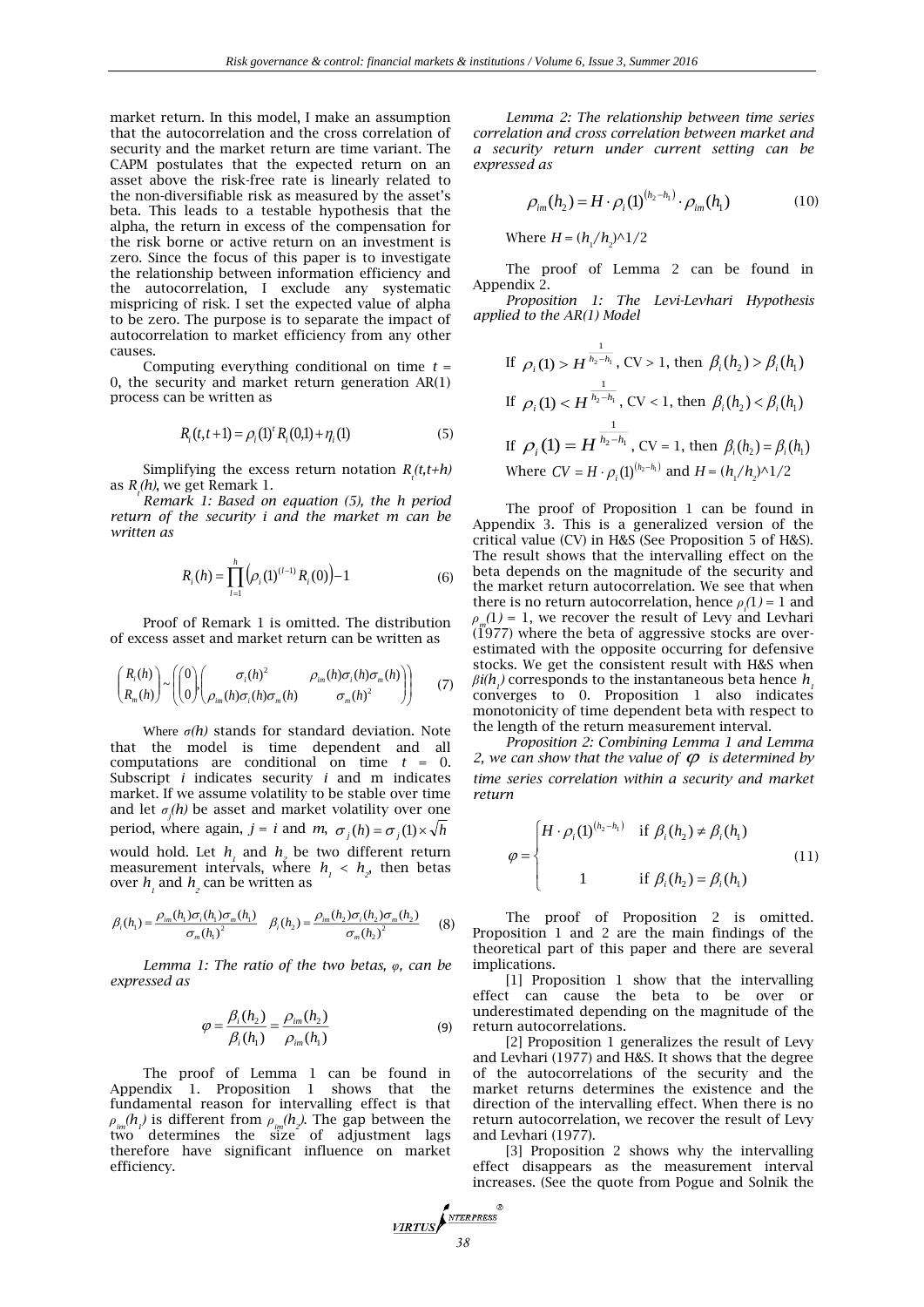previous section) As the gap between  $h_2$  and  $h_1$ becomes large,  $\varphi$  becomes 0 and the intervalling effect disappears.

[4] Proposition 2 shows that the size of the intervalling effect is dependent on the degree of the security autocorrelations.

Implication [1] is to confirm what H&S finds with more generalized framework. Implication [2] is an extension of Levy and Levhari (1977) and H&S. Implication [3] theoretically shows what has been qualitatively argued in many of the previous literatures including P&S. Therefore, implication [2] and [3] are the main theoretical findings of this paper. Implication [4] indicates the relationship<br>between degree of the security return between degree of the security return autocorrelations and the size of the intervalling effect. In order to provide some empirical evidence to the implication [4], I empirically investigate following hypothesis in section 4: The size of intervalling effect depends on the security and market return autocorrelation.

# 3. EMPIRICAL EVIDENCE

## 3.1. The data

The data base consists of daily and monthly prices for 373 common stocks of 13 countries. The time period covered is from January 2009 to December 2011. The list of the countries, indices and risk free rate used are shown in Table 1. There were two sampling criteria. [1] Within each country, the companies in current sample tend to be the largest in terms of index composition weight as of September 2012. [2] The security price data should be available during the entire sample period. This is

to select large, liquid stocks that can represent the market index. 30 might seem to be very little, but this usually comprises a significant portion of in total market. 30 largest stocks represent at least 60% and sometimes up to 90% of the sample equity market indices. For simplicity I use generic government bond rate, provided by Bloomberg as proxies for risk free rates. In such low interest rate period with not much volatility in interest rates, I believe they sufficiently represent risk free rates.

**Table 1.** Summary of sample data

| Country (j)        | Sample Size $(= Nj)$ | Market Index                   |
|--------------------|----------------------|--------------------------------|
| US                 | 29                   | Dow Jones                      |
| UK                 | 30                   | FTSE 100 Index                 |
| France             | 30                   | $CAC$ 40 Index                 |
| Germany            | 30                   | DAX 30 Index                   |
| Japan              | 30                   | NIKKEI 225 Index               |
| <b>Brazil</b>      | 30                   | Bovespa Index                  |
| Korea              | 30                   | KOSPI Index                    |
| Indonesia          | 30                   | Jakarta Composite Index        |
| Singapore          | 21                   | <b>FTSE Straits Time Index</b> |
| Italy              | 30                   | FTSE MIB Index                 |
| Spain              | 30                   | <b>IBEX 35 Index</b>           |
| <b>Netherlands</b> | 23                   | <b>AEX</b> Index               |
| Thailand           | 30                   | <b>SET</b> Index               |

Security log returns are computed on a daily and monthly basis using adjusted price data provided by Bloomberg. Table 2 presents the annualized descriptive statistics for the sample.

| Country $(i)$      |           | <b>Securities Return</b> |           | Market Index   | <b>Risk Free Rate</b> |
|--------------------|-----------|--------------------------|-----------|----------------|-----------------------|
|                    | Mean      | <b>Std Dev</b>           | Mean      | <b>Std Dev</b> | Mean                  |
| US.                | 1.548     | 31.533                   | 8.191     | 20.608         | 0.101                 |
| UK                 | 2.108     | 33.717                   | 4.571     | 20.749         | 0.656                 |
| France             | $-2.615$  | 35.692                   | $-5.148$  | 26.056         | 0.555                 |
| Germany            | $-1.163$  | 35.752                   | 2.383     | 25.388         | 0.431                 |
| Japan              | $-6.375$  | 34.693                   | $-5.104$  | 24.360         | 0.133                 |
| Brazil             | 7.210     | 39.249                   | 8.685     | 25.595         | 10.495                |
| Korea              | 10.396    | 39.838                   | 13.485    | 22.489         | 2.487                 |
| Indonesia          | 26.826    | 42.341                   | 36.099    | 22.584         | 6.669                 |
| Singapore          | 12.431    | 29.971                   | 10.840    | 19.759         | 0.377                 |
| Italy              | $-12.553$ | 37.300                   | $-12.750$ | 30.086         | 1.165                 |
| Spain              | $-9.670$  | 34.613                   | $-6.873$  | 27.507         | 0.968                 |
| <b>Netherlands</b> | 11.157    | 36.128                   | 9.391     | 23.624         | 0.504                 |
| Thailand           | 25.272    | 35.649                   | 26.841    | 21.746         | 1.863                 |

**Table 2.** Annualized sample descriptive statistics: daily return intervals (all figures in %)

As expected, average returns and standard deviations on securities returns and market index returns tend to be higher for emerging markets. As the sample period includes the European financial crisis, France, Italy and Spain exhibited negative mean return on both securities and the market index. S&P500 performed relatively well compare to other developed markets during the sample period, having annual expected return of 8.191%. Most of countries experienced extremely low level of risk free interest rate during the sample period. During

the sample period, three out of big fives (US, UK, Germany, France and Japan) reported negative mean security returns. For 9 out of 13 sample countries, the average performance of the large individual stocks was worse than that of the market index. The index volatility of all the sample countries' is lower than the average volatility of the large individual stocks. This indicates the diversification is effective during the sample period.

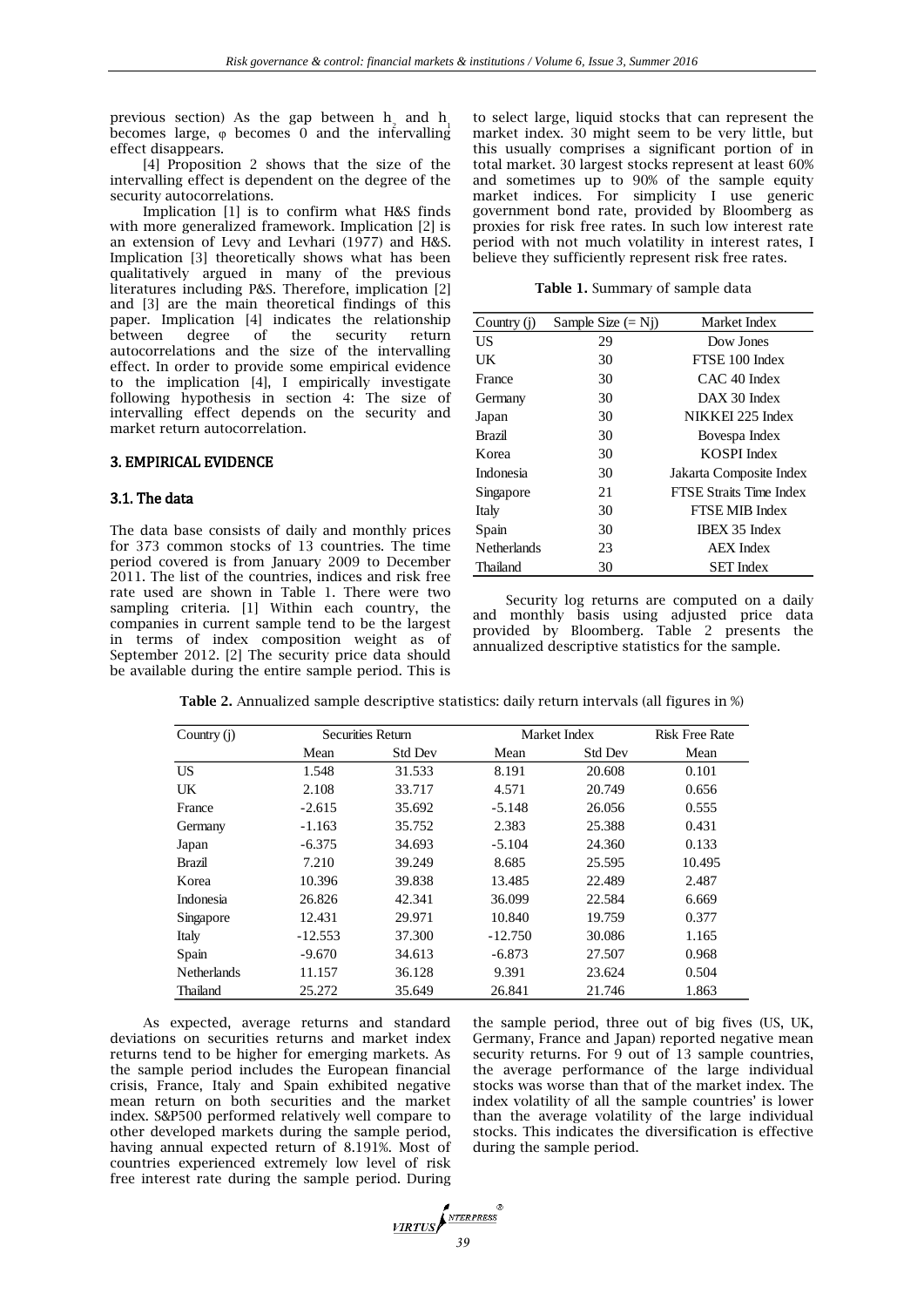## 3.2. The Methodological Issues

As P&S point out, there are two methodological issues that need to be addressed when the relative magnitude of the market model parameter (beta) is estimated.

[1] Estimator Efficiency. The parameter estimated over shorter periods should have more information on an asset's risk profile, although it suffers from frictions in the trading process. Any grouping of the short interval data into longer interval data increases the standard errors of the estimate market model parameters. Therefore, ceteris paribus, the shortest interval data available would give the most efficient estimates of the coefficients. Hence estimator efficiency alone would suggest the use of an interval of minimum length.

[2] Measurement Errors. The measurement errors in reporting the price data of a security will generate noise in the security returns. This will cause the variance of the residual term to increase relative to when correct returns are used. This measurement error will reduce  $R^2$  in the estimated equation. However P&S argue that "There will be no expected attenuation in the estimated beta coefficient as long as the measurement errors are not correlated with the market returns (a plausible assumption). Other than simple reporting errors of lags, a common source of error results from the rounding of prices to fractional values (e.g. quarters). This small source of error can be important for short return intervals. The effect of measurement errors will diminish as the length of the return interval increases. Thus, measurement errors alone would suggest the use of an interval of maximum length."

As these two issues contradict to each other in terms of usage of the interval length, it is not easy to conclude on the best interval to use. It is not the objective of this paper to suggest the best measurement interval. Instead, this paper shall investigate the empirical market efficiency in various equity markets. Measurement errors will only be addressed by investigating the ratio of average  $R^2$ figures.

#### 3.3. Market efficiency and intervalling effect

**Table 3.** Average estimated daily and monthly betas

| Country       | Average Daily Beta | Average Monthly Beta | Larger Beta |
|---------------|--------------------|----------------------|-------------|
| <b>US</b>     | 1.132              | 1.175                | Monthly     |
| UK            | 1.047              | 1.006                | Daily       |
| France        | 1.031              | 1.017                | Daily       |
| Germany       | 0.967              | 0.992                | Daily       |
| Japan         | 0.99               | 0.981                | Daily       |
| <b>Brazil</b> | 0.994              | 1.105                | Monthly     |
| Korea         | 1.026              | 1.016                | Daily       |
| Indonesia     | 1.029              | 1.113                | Monthly     |
| Singapore     | 0.933              | 0.971                | Monthly     |
| Italy         | 0.846              | 0.857                | Monthly     |
| Spain         | 0.901              | 0.967                | Monthly     |
| Netherlands   | 1.062              | 1.156                | Monthly     |
| Thailand      | 0.96               | 0.988                | Monthly     |

From Table 3, we can see that the average daily beta does not necessarily be smaller than the monthly beta hence the ratio of daily and monthly beta is not always larger than 1. P&S states that,

"The estimated betas are lowest for daily returns, highest for monthly returns." Empirical results in Table 2 do not support this statement. Instead, this result is consistent with the result of Hong and Satchell (2013, H&S hereafter) where one factor model beta can be increasing or decreasing with respect to the length of the return measurement interval.

Levy and Lehvari (1977) theoretically argue that, the systematic risk of defensive stocks tends to decline while that for aggressive stocks tends to increase with increases in the investment horizon. According to this, if the beta of a stock is less than 1 it increases as the length of the interval increases while the opposite happens for stocks where the beta is more than 1. Therefore their result basically calls for convergence to 1 as the length of the interval increases. If this were true, equity markets in France, UK, Japan, Italy and Korea should be considered defensive while the rest should be considered aggressive based on the sample *φ* and we see no clear empirical evidence of Levy and Lehvari (1977) in Table 2. This is not surprising since Levy and Lehvari (1977) could not reconcile for this either. They state that "the second conclusion has rather negative implications. By trying various horizons we could not reconcile the gap between the capital asset pricing model and empirical evidence".

The objective of this and the following section is to test the result of H&S that the degree of return autocorrelation has significant influence on the 'implied' market efficiency and link it to market efficiency. I take both theoretical and empirical approaches. I investigate 373 individual securities to see whether return autocorrelation has significant influence on  $\varphi$ , the relative size of betas of various return measurement interval, empirically.

#### **Table 4.** Average Absolute *φ*

*This table reports the average absolute value of factor exposure ratio, φ and the 2011 market capitalization of sample indices in 2011 US Dollars. The data is ordered by the size of φ. The sample data is from January 2009 to December 2011.*

| Country            | Φ     | Market Capitalization $(2011)^*$ |
|--------------------|-------|----------------------------------|
| France             | 0.951 | 1,568,729                        |
| UK                 | 0.953 | 1,202,031                        |
| Japan              | 0.976 | 3,540,684                        |
| Italy              | 0.983 | 431,470                          |
| Korea              | 0.991 | 994301                           |
| US                 | 0.996 | 15.640.707                       |
| Germany            | 1.039 | 1,184,458                        |
| Singapore          | 1.043 | 308,320                          |
| <b>Netherlands</b> | 1.068 | 594,731                          |
| Indonesia          | 1.081 | 390,106                          |
| Spain              | 1.082 | 1,030,951                        |
| <b>Brazil</b>      | 1.083 | 1,228,969                        |
| Thailand           | 1.201 | 268,488                          |
|                    |       |                                  |

*Note: \*in million US\$*

*Market Capitalization data source: World Bank*

Table 4 presents the average beta ratios for various countries in the sample. We can observe that the ratio of average factor exposures is not always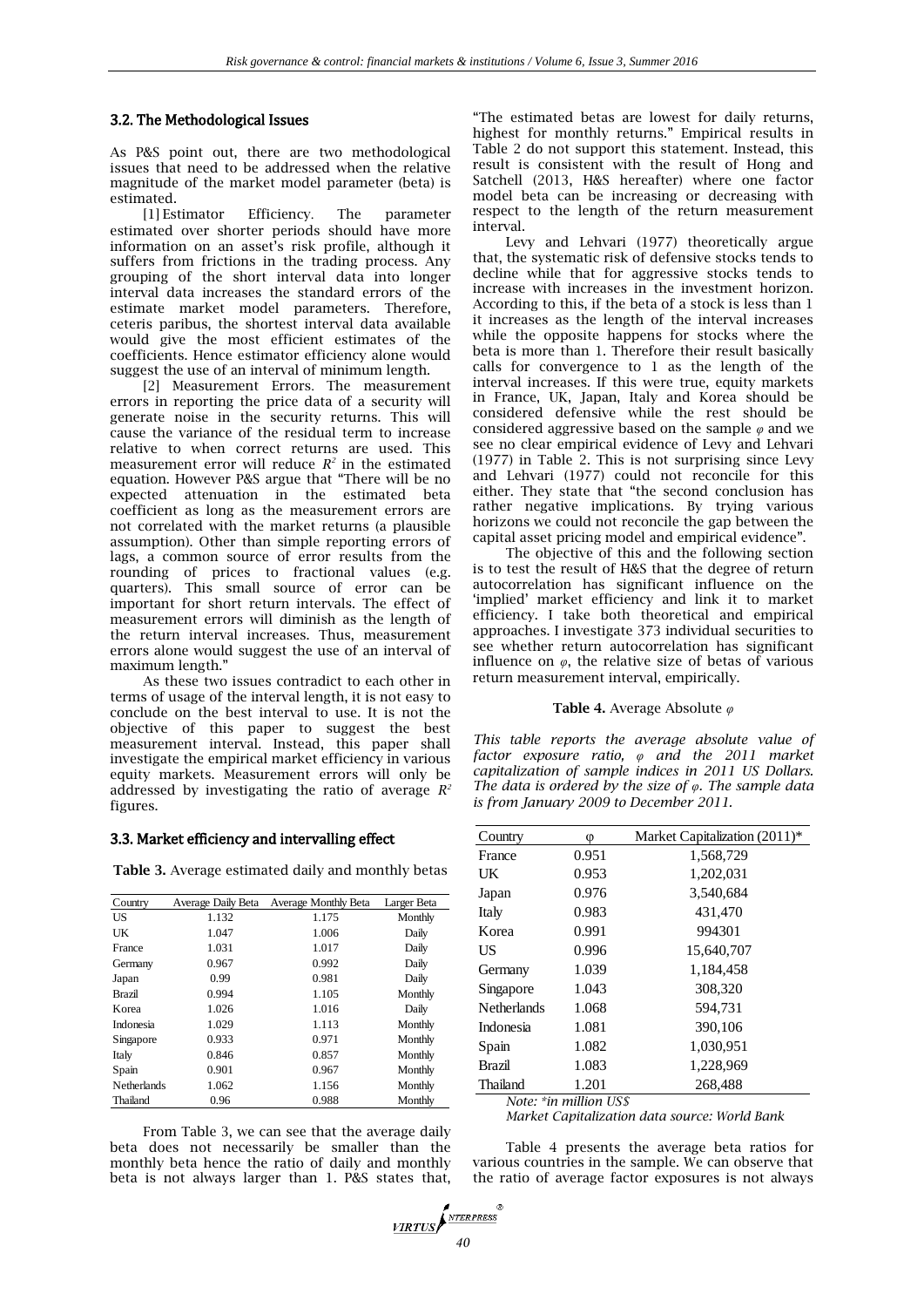larger than 1. This means that the average daily factor exposure is not necessarily smaller than the monthly factor exposure. P&S state that, "the estimated betas are lowest for daily returns, highest for monthly returns." Empirical results in Table 4 do not support this statement. Instead, this result is consistent with the result of H&S where one factor model factor exposure can be increasing or decreasing with respect to the length of the return measurement interval.

This effect most likely results from lags in the adjustment of stock prices to market shocks, as previously discussed. In an efficient market, where such lags do not exist, the expected value of beta should not vary with respect to the return measurement interval. The faster the price adjustments speed, the smaller the range between daily and monthly estimated betas. We have to be careful in interpreting Table 4. The stock market is more efficient if  $\varphi$  is closer to one.  $\varphi = 1$  indicates there is no intervalling effect, hence no adjustment lag. In Table 4, developed countries have close to *φ* and this conforms comfortably to the general expectation that price information spreads faster in developed markets. With a liquid and efficient market, the capital may be invested and withdrew quickly to more profitable securities or projects (Bencivenga and Smith, 1991). This promotes the efficient capital allocation, helping long-term growth. This indicates that more efficient market helps economic growth and hence the size of the total market capitalization would be higher. Therefore higher market capitalization is expected if *φ* is close to one.

The market capitalization is the highest when *φ* is close to one and the relationship is hyperbolic. The t statistics for all the betas are significant at 1% level. Spain might seem like an outlier because it is generally considered as a developed market. However considering that the sample period includes the Euro zone crisis, Spain is not necessarily an outlier. Spanish stock market might have been actually information-inefficient due to the dominant negative market sentiment. If Spain is not an outlier, then Italy might look like one since they have experienced the same crisis, perhaps more intensely However, we can see that the market capitalization for the Italian stock market is significantly smaller than that of Spain. Considering that the total GDP of Italy is 1.5 times greater than Spain's, this would indicate that large numbers of Italian companies are privately owned and Italian investors have less domestic investment opportunities. Those Italian investors who have invested in the Italian stock market would be more experienced and professional. This may keep Italian stock market relatively more efficient than Spain's.

#### 3.4. Measurement error

As discussed in section 2.3, measurement error is examined via ratio of average  $R^2$ . The average  $R^2$ shows the percentage of variation in stock returns explained by the market movements in the sample countries.

$$
\psi = \frac{\overline{R}_{Monthly}^2}{\overline{R}_{Daily}^2} \tag{12}
$$

**Table 5.** Measurement errors

| Country            | Average Daily R2 | Average Monthly R2 | Ψ     |
|--------------------|------------------|--------------------|-------|
| UK                 | 0.404            | 0.354              | 0.878 |
| France             | 0.556            | 0.492              | 0.884 |
| Japan              | 0.476            | 0.429              | 0.9   |
| US                 | 0.548            | 0.504              | 0.92  |
| Spain              | 0.523            | 0.499              | 0.954 |
| Italy              | 0.465            | 0.444              | 0.954 |
| Brazil             | 0.446            | 0.427              | 0.957 |
| <b>Netherlands</b> | 0.465            | 0.462              | 0.995 |
| Germany            | 0.475            | 0.503              | 1.058 |
| Thailand           | 0.367            | 0.409              | 1.114 |
| Indonesia          | 0.366            | 0.409              | 1.117 |
| Korea              | 0.34             | 0.384              | 1.128 |
| Singapore          | 0.396            | 0.52               | 1.314 |

The result in Table 5 shows that the larger countries tend to have smaller *Ψ*. I also find that the spreads between daily and monthly  $R^2$  are larger than for beta. Hence the result is consistent with P&S, although there is almost 40 year gap. As P&S states, the reason for the greater gap spreads is related to the fact that  $R^2$  are affected by stock price measurement errors, as well as price adjustment lags. The measurement error is expected to decrease in importance as the return interval increases.

## 4. AUTOCORRELATION AND THE MARKET **EFFICIENCY**

As previously discussed, in this section, I test 373 individual stock beta ratios, *φ*, to see whether the return autocorrelation has significant influence on the ratios. Therefore the hypothesis that I test is

 $H_0$ : The size of intervalling effect depends on the security return autocorrelation

H<sub>1</sub>: Otherwise

The security autocorrelation takes the value between -1 and 1 and  $\rho_p(1)^{22}$  would be a very small number. Also Proposition 2 indicates that the relationship between the independent and the dependent variable is polynomial, non-linear. A usual method to overcome this is to take log to both sides of the equation. However  $\rho_i(1)$  can take negative value hence taking  $log$  is not a plausible option. By reorganizing the equation (11) we can see

that  $\varphi_i^{(h_2 - h_1)}$  $\varphi_i^{(n_2 - n_1)}$  has a linear relationship with *ρ*<sub>*i*</sub>(1). Based on this, Remark 2 states the relationship between the security autocorrelation and the *φ*.

*Remark 2: If*  $\beta_i(h_2) \neq \beta_i(h_1)$ ,  $\varphi^{\frac{1}{22}}$  $\varphi^{\overline{22}}$  has statistically *significant positive and linear relationship with*  $\rho_i(1)$ 

Remark 2 can be empirically tested by investigating below regression equation

$$
\left(\varphi_i^j\right)^{\frac{1}{22}} = \alpha^j + \lambda^j \varphi_i^j(1) + \varepsilon_i^j \tag{13}
$$

where *i* is the number of securities in the sample and *j* is the country. I argued that if there is no adjustment lag, there would be no intervalling effect. Therefore if  $\rho_i$  is zero,  $\varphi$  would be one. Therefore the expected value of the estimated *α* is one.

Table 6 reports regression estimated coefficients of equation (13) and the statistical significance. All *λ* do not need to be statistically significant because actual historical return distribution does not need to be exact AR(1).

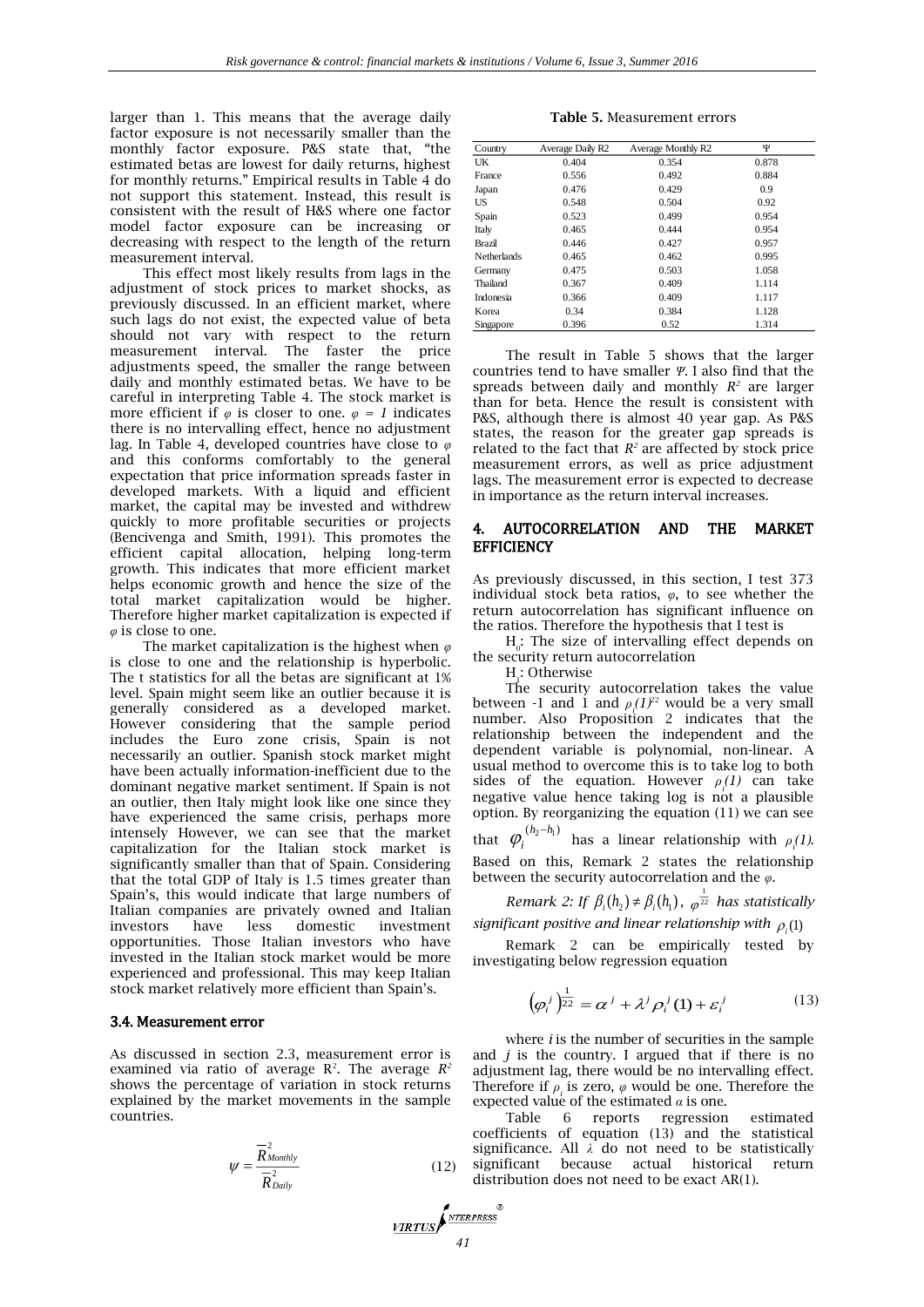| Country             | $\alpha$  | λ          | Country   | α         | λ          |
|---------------------|-----------|------------|-----------|-----------|------------|
| US                  | 1.004**   | $0.091**$  | Italy     | $0.994**$ | 0.09       |
|                     | (0.000)   | $(-0.003)$ |           | (0.000)   | $(-0.235)$ |
| UK                  | $0.996**$ | $0.106**$  | Thailand  | $0.999**$ | 0.038      |
|                     | (0.000)   | $(-0.018)$ |           | (0.000)   | $(-0.688)$ |
| Germany             | $0.999**$ | 0.055      | Korea     | $0.995**$ | $0.078**$  |
|                     | (0.000)   | $(-0.226)$ |           | (0.000)   | $(-0.041)$ |
| France              | $0.997**$ | $0.148**$  | Brazil    | $1.003**$ | $0.119**$  |
|                     | (0.000)   | (0.000)    |           | (0.000)   | $(-0.011)$ |
| Netherlands         | $1.001**$ | 0.023      | Singapore | $1.000**$ | $-0.007$   |
|                     | (0.000)   | $(-0.749)$ |           | (0.000)   | $(-0.851)$ |
| Japan               | $0.998**$ | $-0.002$   | Indonesia | $0.999**$ | 0.045      |
|                     | (0.000)   | $(-0.954)$ |           | (0.000)   | $(-0.229)$ |
| Spain               | $1.005**$ | 0.001      |           |           |            |
|                     | (0.000)   | $(-0.986)$ |           |           |            |
| <b>Total Sample</b> | $0.999**$ | $0.047**$  |           |           |            |
|                     | (0.000)   | (0.000)    |           |           |            |

**Table 6.** Autocorrelation vs. *φ*: Number of *ρ(1)* that is statistically significant at 5%

*Note: \*\* Significant at 5% confidence level; \* Significant at 10% confidence level*

However, all *λ* are positive as expected by the model except two, Japan and Singapore. The pvalues of the two countries are extremely high, 0.954 and 0.851. This indicates that the negative relationship does not necessarily be statistically meaningful. Although the empirical result is not exactly match the theoretical findings due to the AR(1) security return process assumption, results in Table 6 generally support the theoretical findings. More importantly, the *λ* coefficient based on the entire sample is statistically significant and positive with the p-value zero. Therefore we cannot reject the null hypothesis. All the constant terms are significant and they are very close to one. This tells us that the security return autocorrelation explains the deviation of the longer period beta from that of the shorter period. This result is another empirical support to the theoretical result represented in Proposition 2. And this also confirms with the model expectation.

# 5. CONCLUSION

This paper investigates the impact of equity return autocorrelation on financial market efficiency via intervalling effect. A simple model is proposed to show that the degree of intervalling effect is related to the security return autocorrelation. With generalized Levy and Levhari hypothesis from the suggested model, the theoretical findings of the paper can be summarized as follows. 1) The intervalling effect can cause the beta to be over or underestimated depending on the magnitude of the return autocorrelations. 2) The degree of the autocorrelations of the security and the market returns determines the existence and the direction of the intervalling effect. 3) The intervalling effect disappears as the measurement interval increases. 4)

The size of the intervalling effect is dependent on the degree of the security autocorrelations. When there is no return autocorrelation, we recover the result of Levy and Levhari (1977)

The paper investigates its theoretical findings with the data of 373 common stocks from January 2009 to December 2011. It tests the hypothesis "The size of intervalling effect depends on the security autocorrelation" and concludes that the hypothesis cannot be rejected, therefore in the sample the security autocorrelation seems to have significant on the market efficiency.

## **REFERENCES**

- 1. Cohen, Michael, Dalal, Siddhartha R. and Tukey, John W. (1993), 'Robust, Smoothly Heterogeneous Variance Regression', *Journal of the Royal Statistical Society*, Series C (Applied Statistics) 42 (2): 339–353.
- 2. Hawawini, GA. (1980), 'Intertemporal crossdependence in securities daily returns and the short run intervalling effect on systematic risk', *Journal of Financial and Quantitative Analysis*, 15, 139-149.
- 3. Hong, J. KiHoon and Satchell, Steve (2013), 'Sensitivity of Beta to the Time Horizon when Log Prices follow an Ornstein-Uhlenbeck Process', forthcoming in *The European Journal of Finance*
- 4. Levhari, David and Levy, Haim (1977), 'The Capital Asset Pricing Model and the Investment Horizon', *The Review of Economics and Statistics*, 59(1), 92- 104.
- 5. Pogue, Gerald A. and Solnik, Bruno H. (1974), 'The Market Model Applied to European Common Stocks: Some Empirical Results', *Journal of Financial and Quantitative Analysis*, 9 (6), 917-944.

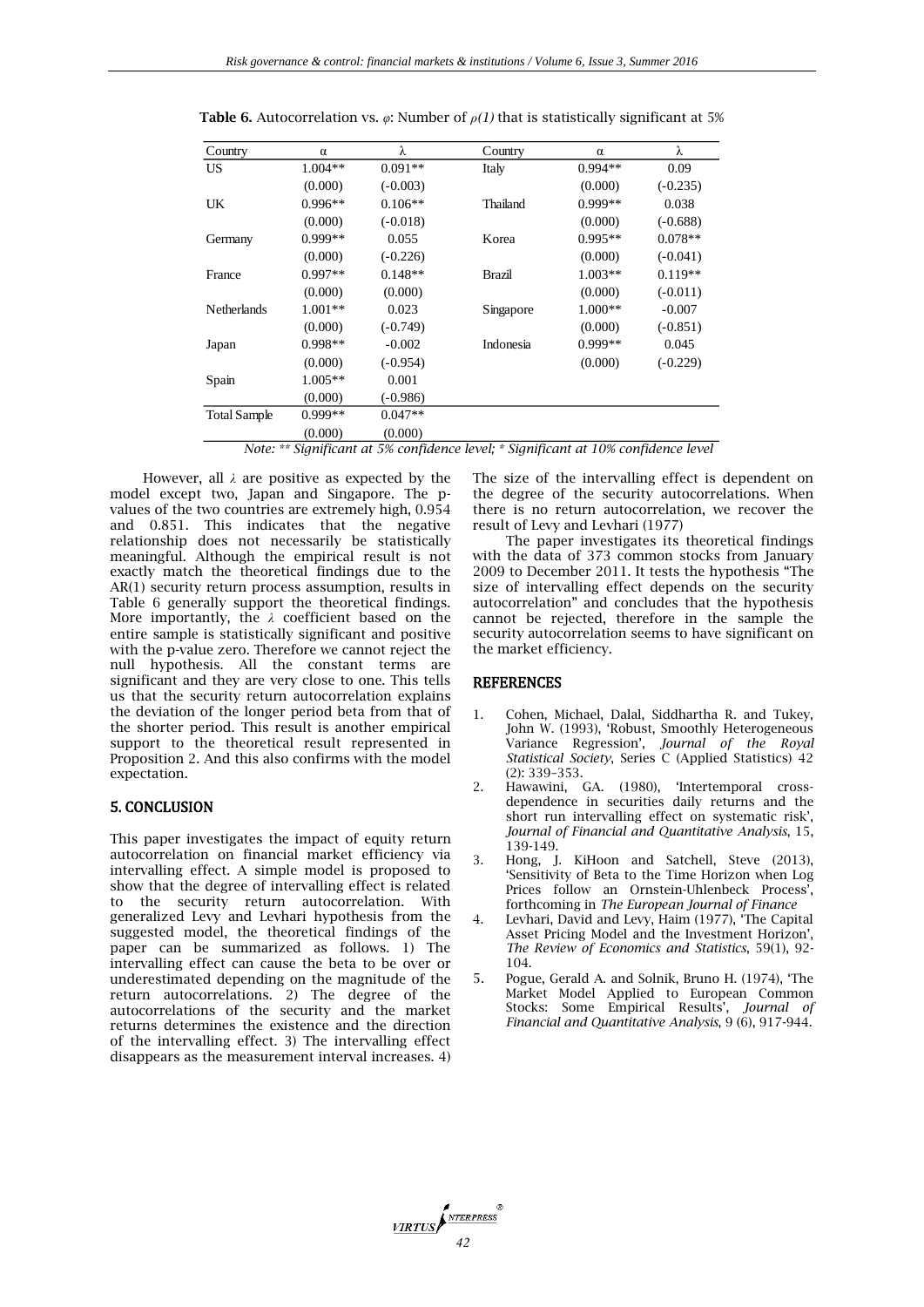# **Appendix 1**

# **A. Proof of Lemma 1**

Equation (8) states

$$
\beta_i(h_1) = \frac{\rho_{im}(h_1)\sigma_i(h_1)\sigma_m(h_1)}{\sigma_m(h_1)^2} \quad \beta_i(h_2) = \frac{\rho_{im}(h_2)\sigma_i(h_2)\sigma_m(h_2)}{\sigma_m(h_2)^2}
$$

Substituting this to equation (3), we get

$$
\varphi = \frac{\beta_i(h_2)}{\beta_i(h_1)} = \frac{\rho_{im}(h_2)\sigma_i(h_2)\sigma_m(h_2)}{\rho_{im}(h_1)\sigma_i(h_1)\sigma_m(h_1)} \cdot \frac{\sigma_m(h_1)^2}{\sigma_m(h_2)^2} = \frac{\rho_{im}(h_2)}{\rho_{im}(h_1)} \cdot \frac{\sigma_i(h_2)\sigma_m(h_1)}{\sigma_i(h_1)\sigma_m(h_2)}
$$

Since  $\sigma_j(h) = \sigma_j(1) \times \sqrt{h}$  where  $j = i$  and  $m$ ,

$$
\varphi = \frac{\rho_{im}(h_2)}{\rho_{im}(h_1)} \cdot \frac{\sigma_i(1)\sqrt{h_2}\,\sigma_m(1)\sqrt{h_1}}{\sigma_i(1)\sqrt{h_1}\,\sigma_m(1)\sqrt{h_2}} = \frac{\rho_{im}(h_2)}{\rho_{im}(h_1)}
$$

Therefore,

$$
\widetilde{\varphi} = \frac{\rho_{im}(h_2)}{\rho_{im}(h_1)}
$$

# **B. Proof of Lemma 2**

Correlation between X and Y is defined as

$$
\rho_{XY} = \frac{E[XY] - E[X]E[Y]}{\sqrt{E[X^2] - E[X]^2} \sqrt{E[Y^2] - E[Y]^2}} = \frac{E[XY] - \mu_X \mu_Y}{\sigma_X \sigma_Y}
$$

Therefore under current setting,

$$
\rho_{im}(h) = \frac{E[r_i(h)r_m(h)]}{\sigma_i(h)\sigma_m(h)}
$$

From equation (6), we get

$$
R_i(h_2) = \rho_i(h_2)R_k(0) + \eta_i(h_2) \text{ and } R_i(h_1) = \rho_i(h_1)R_i(0) + \eta_i(h_1)
$$
  

$$
R_m(h_2) = \frac{R_i(h_2) - \varepsilon_i(h_2)}{\beta_i(h_2)} = \frac{\rho_i(h_2)R_i(0) - \alpha_i + \eta_i(h_2) - \varepsilon_i(h_2)}{\beta_i(h_2)}
$$
  

$$
R_m(h_1) = \frac{R_i(h_1) - \varepsilon_i(h_1)}{\beta_i(h_1)} = \frac{\rho_i(h_1)R_i(0) - \alpha_i + \eta_i(h_1) - \varepsilon_i(h_1)}{\beta_i(h_1)}
$$

From this we get,

$$
R_i(h_2) = \frac{\rho_i(h_2)}{\rho_i(h_1)} R_i(h_1) + \eta'_i(h_1, h_2)
$$

$$
R_m(h_2) = \frac{\rho_i(h_2)}{\rho_i(h_1)} \cdot \frac{\beta_i(h_1)}{\beta_i(h_2)} R_m(h_1) + \frac{\alpha_i}{\beta_i(h_2)} \left(\frac{\rho_i(h_2)}{\rho_i(h_1)} - 1\right) + \eta'_m(h_1, h_2)
$$

Using  $\rho_i(h) = \rho_i(1)^h$  we get